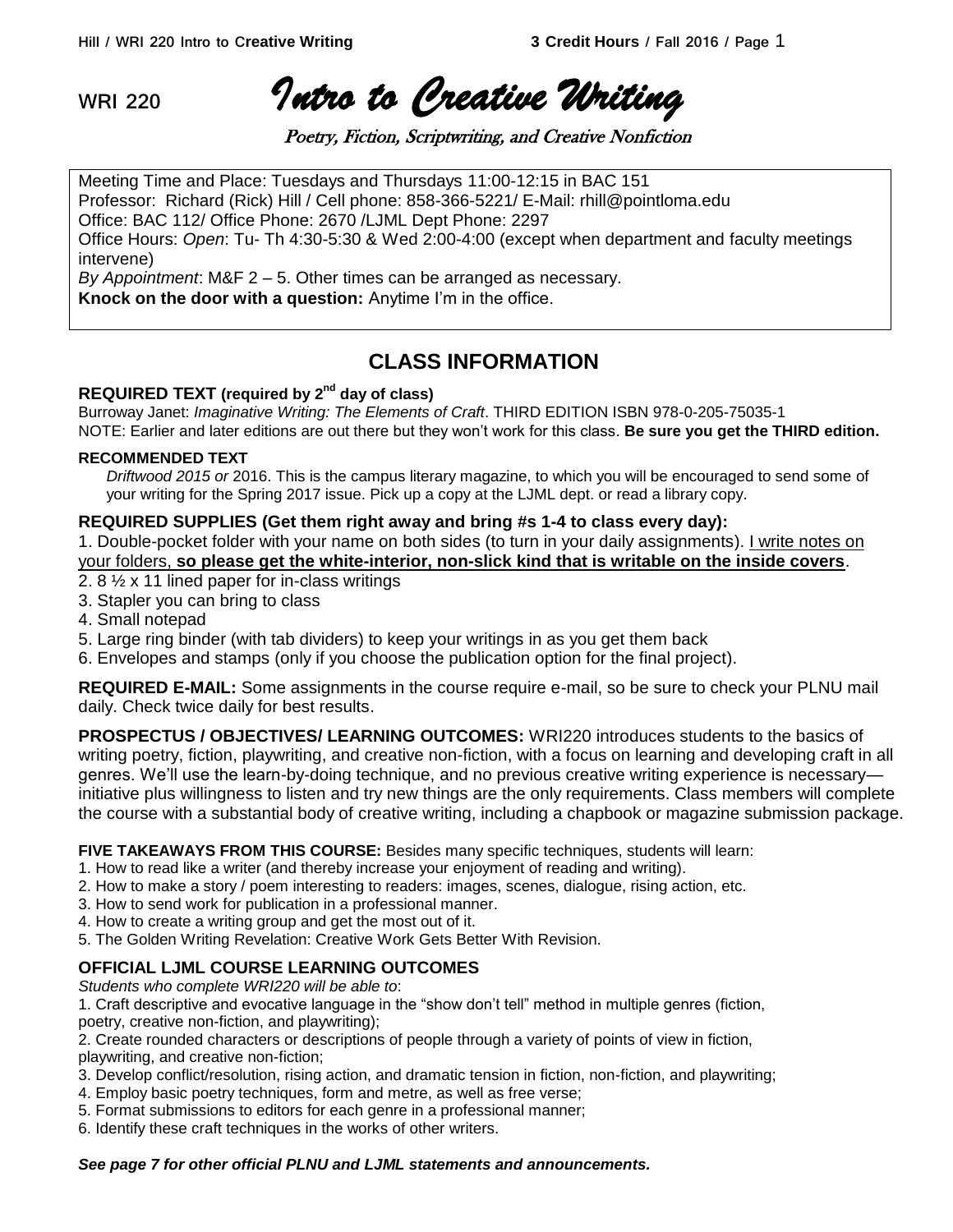#### **SYLLABUS INDEX**

| <b>Assignment Format Guidelines</b>  | pg <sub>3</sub> | Grades: How to assure an A, B, C, etc.   | pg <sub>5</sub> |
|--------------------------------------|-----------------|------------------------------------------|-----------------|
| ASSIGNMENT SCHEDULE                  | pg 9            | Late Work and Dropped Scores Policies    | pg 3-4          |
| Attendance and Policies              | pg2             | <b>Official PLNU and LJML Statements</b> | pg 7            |
| <b>Classroom Deportment Policies</b> | pg 6            | Participation and Class Discussion       | pg 3-4          |
| Final Exam Info                      | pg 6            | Plagiarism Policy                        | pg 6            |

**ACTIVITIES**: We'll have seminars on form and technique, in-class writings and workshops, audio and video visits by famous and/or good writers, large and small group workshops, and general encouragement.

# **COURSE REQUIREMENTS AND GUIDELINES**

THE FIRST REQUIREMENT is to read this document carefully. To help you achieve the most out of the course as the semester progresses, I have detailed all policies and expectations in the sections that follow. My goal for putting it all in writing is to avoid misunderstandings and help you earn the best grade possible. Here are some specifics:

**I. WRITING:** You will be amazed by the volume of creative work you'll produce this semester, and I hope your voluminous output will inspire you to keep writing throughout your life. In order to actually produce the work, a quiet place where you can read and write for at least six hours per week is essential. If your schedule doesn't permit at least six hours per week for this class's assignments, you should consider taking the course another time when you can get more out of it.

**II**. **ATTENDANCE**: Regular attendance is a must in a seminar course like this one since so much happens in the class discussions and hands-on group work. Here are the specific policies:

Excused absences: The only "excused" absences are those authorized by the Provost, usually for official school activities (sports, music, speech, etc.). Your coach or activity sponsor will notify the Provost if you are involved in an excusable activity; the Provost's office will then notify all your professors.

Absences with no grade penalty: Students are allowed up to three absences for illness, personal business, family in town, oversleeping, or whatever, without grade penalty and without having to explain or have anyone write a note for the absence. Please keep in mind that once the three absences are used up, further absences--even if they are for a good reason, like a friend or family emergency--will affect your grade. Also, if you miss a conference scheduled during class time, you will be counted absent that day.

Excessive absences: Students who miss more than three classes will drop two grade increments (examples: A to B+, B- to C) for each missed class over three. Students who miss four classes before midterm will be de-enrolled from the course. Six absences at any point in the semester will incur an automatic de-enrollment with an F or WF grade.

Late Arrivals: It's better to show up late for class than not show up at all, but keep in mind that after the third occurrence, late arrivals and early departures will count as half-absences.

*Exceptions to the above*: If you have a serious accident or illness, the attendance policy and assignment schedule will be modified, provided you notify me as soon as possible. **Please also notify me immediately if you have a schedule conflict that may cause you to be late for class more than three times in the semester.** 

**III. CLASS PARTICIPATION:** The course works well as a writing seminar only if everyone is active. And when it comes to grades, saying "I'm not into class participation" in a seminar course is like saying to your math professor "I'm not into quizzes and tests." So this is a good course to practice getting over any shyness you may have in speaking in class--after a few days, we'll all know each other, so go ahead and speak your mind.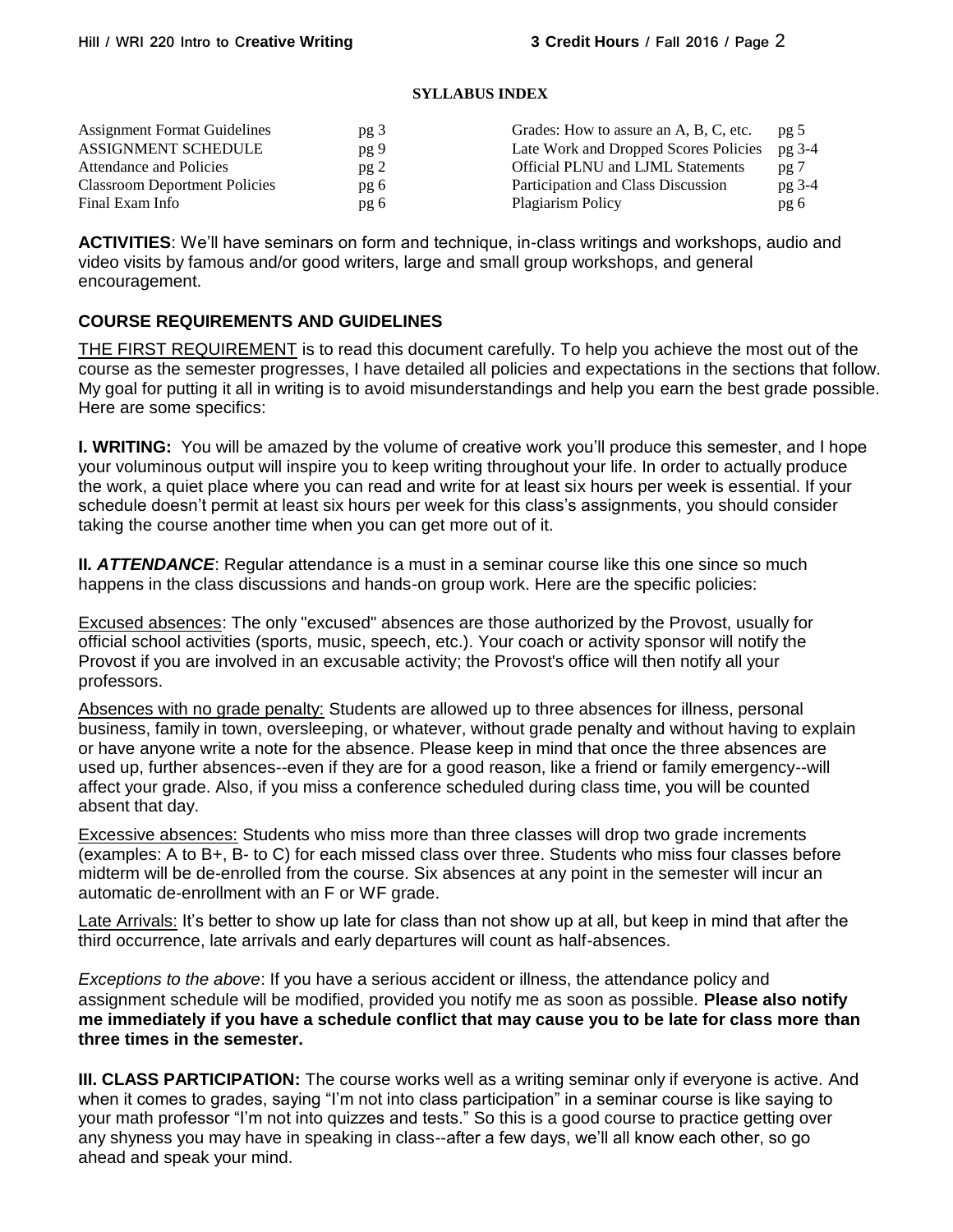A WORD ON WORKSHOP DISCUSSIONS: Please feel free to write whatever you want. As a reader, please strive for editorial detachment, offering constructive comments on projects put before the workshop, regardless of whether you like or approve of the content. Personal, political, and/or moral stances should not dominate our discussions of writing.

A CAVEAT ON THE ABOVE: Yes, you can write whatever you want without fear of shocking or offending me. **HOWEVER, you should not read anything aloud in class or in our public reading final that would offend those who avoid profanity. Likewise, you should not distribute scripts for class reading that use profanity.** Profanity and other vulgar language are offensive to some people, whether they say so publicly or not. If you have a question about whether an item is okay to read aloud, ask me before you read it. If you don't ask and read it anyway, your participation grade will suffer.

**IV. READING:** Students are expected to complete all assigned readings (in the textbooks and peer worksheets) by the date due. Instead of reading quizzes, typed READING LOG SHEETS with notes, comments and questions will be due daily for assignments in the *Creative Writer's Handbook.*

# **How to format a reading log sheet (also see example on page 12)**

1. At the top of the sheet, type **your name**, **the class** ("Creative Writing"), **my name** (Rick Hill), **the date**, and the chapter(s) or page(s) covered.

2. On the rest of the sheet, type one or two valuable quotes or paraphrases from the assigned chapter(s) **and write briefly on how the quotes relate to your writing.** Writing only the quotes or paraphrases is not acceptable—make it personal. For full credit, you should demonstrate that you read the entire assignment.

**How much to write**: a single spaced, half-page or so should be plenty.

**Reading sheets must be typed. If you have computer trouble,** a handwritten sheet will be accepted once, but only if **turned in at the very beginning of class (this policy designed to discourage doing sheets in class on the due date).**

If all the previous instructions are followed, you will receive full credit for your sheet—like getting 100% on a reading quiz. If anything is missing you will receive half credit. If two components are missing, you will receive no credit. Taking into account that things come up and it sometimes takes a miss to get things right, your lowest reading sheet score will be dropped.

**V. WRITING ASSIGNMENTS AND DEADLINES:** An assignment sheet is attached, but our schedule may be altered as circumstances indicate—we want to be open to creative opportunities. I will announce any changes in the schedule; if you are absent, it is your responsibility to call or e-mail so I can keep you informed.

**VI. TURNING IN ASSIGNMENTS:** My experience as a writer has taught me that (a) waiting for inspiration is usually a waste of time, and (b) working under pressure often produces inspired work. To encourage inspired work, **all assignments, reading sheets, and worksheet items must be completed by the date due and are due at the beginning of class.** Don't worry about whether the item is "good enough" or not; just turn it in so you can (a) feel like a practical, professional writer and (b) get credit. Please type or write the assignment title on all work you turn in. Should you become confused about assignments or due dates, come see, call or e-mail me immediately.

## NOTE: I**f you wait till an assignment is due to express confusion about it, you have waited too long and will not receive credit.**

USING FOLDERS: Turn in your assignments in a double-pocket folder marked with your name on both sides. I will read everything you turn in and make pithy comments, so be sure to get the kind of folder that has a writable inside surface. Use post-its or other notes to let me know if you have specific items you'd like comments on or specific questions about your work that you'd like answered.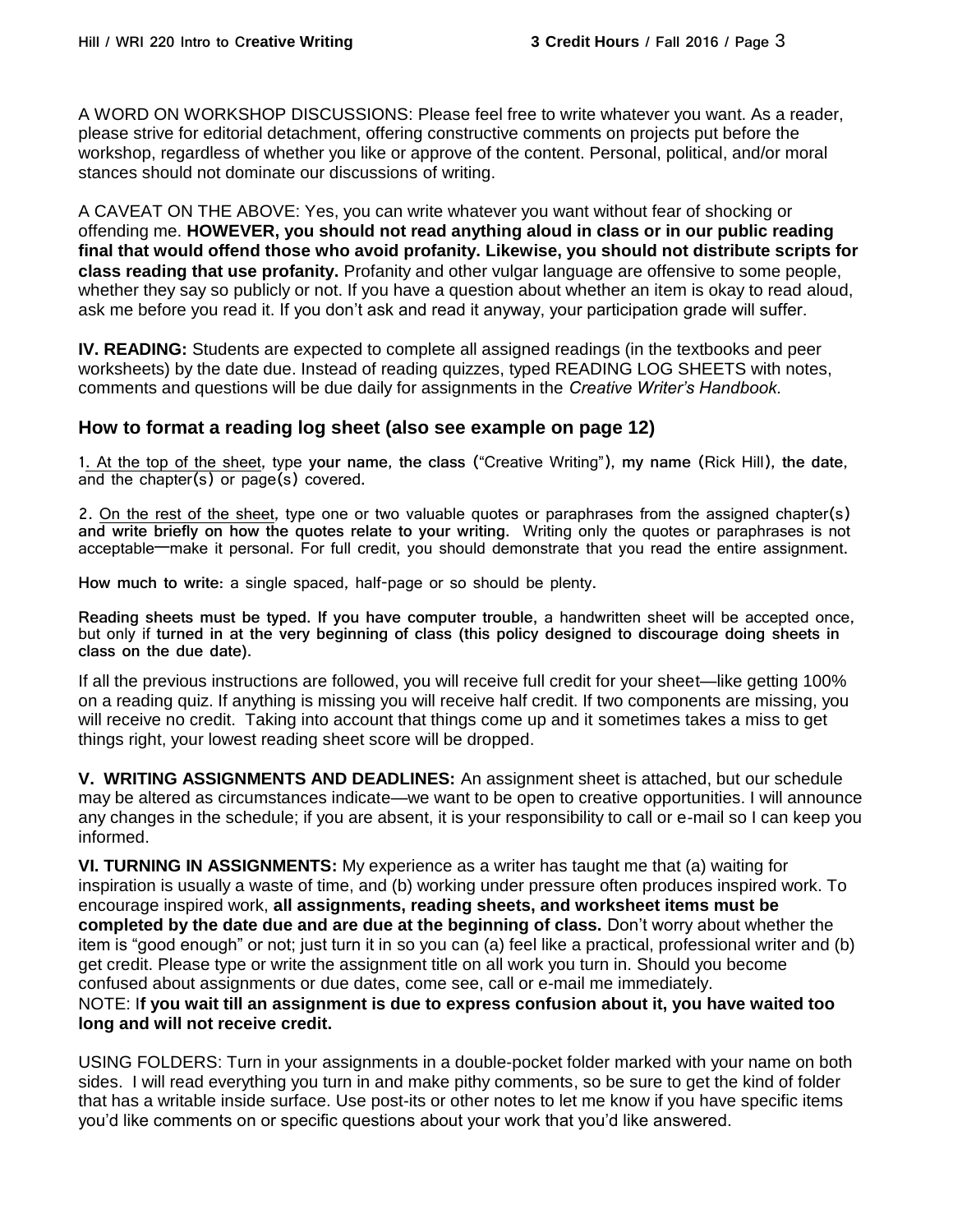# **VI. TURNING IN ASSIGNMENTS (continued)**

WRITING MECHANICS: All work turned in should be prepared as if each piece were being submitted to those artistic and picky souls who edit creative writing magazines. You will receive handouts on proper formats for each genre. These are musts if you want your work counted for credit:

- Always staple multiple pages Use dark print Don't use hard-to-read fonts
- Type everything except in-class writing assignments Keep backups of your work
- -
- Leave ample margins Proofread carefully Use your spell checker

WHAT TO TURN IN WHEN A CREATIVE WRITING ASSIGNMENT (Poetry, Fiction, Non-Fiction, Playscript) IS DUE:

**Think of each assignment as a package that looks like this:**

**1. On Top: The final draft of the item. This clean draft follows all of the writing mechanics guidelines above.**

**2. Below the Top Draft: At least one MARKED draft of the item. A marked draft is a printout that has pen or pencil corrections/notes on it. It may be that you usually do all your corrections on the computer; if so, use this marked draft method anyway while you are in this class. Writing on a typed draft will give a new dimension to your editing—you'll get a better view with pen in hand. Try it and see.**

**3. On the bottom: first draft or rough notes, either written or typed.**

**THE WHOLE PACKAGE (3 pages minimum) IS STAPLED TOGETHER AND PLACED IN YOUR FOLDER TO TURN IN.**

## *First drafts or incomplete packages are not eligible for credit. Packages turned in with all the above components will be accepted for full credit; otherwise, the dropped scores policy will apply.*

*Dropped scores on writing assignments:* To allow for absence, illness, writer's block, friends who need counseling, relatives in town, etc. etc., the lowest two or missing writing assignments will be dropped from grade calculation. Please don't ask for extensions or waivers if you use both of your drops. Missing annotated worksheet assignments are the equivalent of take-home midterms and won't be dropped. **If you miss an annotated worksheet, your course grade will go down.**

*How to get credit for a daily assignment if you miss the class in which the assignment is due: If you are absent, have a friend bring your assignment or otherwise get it to me by the beginning of class time for full credit.* **You may e-mail your final draft as an attachment, but to receive credit you must, in addition to sending the email, bring a hard copy of the** *entire package* **by the next class day.**

**Late printing caution:** Assignments are due at the beginning of class on the date due. Allow for long lines and jammed printers in the campus computer labs---do not wait until a few minutes before class to print your assignments. Get in the habit of printing your assignments the day before they are due. *Coming to class late because of printer trouble will count against your absence total and the dropped score provision will apply to your assignment. Instead, get full credit by e-mailing your assignment before class time; then come to class on time and bring your hard copy package by the next class.* 

**VII. ORGANIZATION: DO NOT THROW AWAY ANY WRITING DONE FOR THE CLASS UNTIL THE END OF THE COURSE.** Starting the first day of class, keep all your writings, however rough, in your pocket folder, which is subject to daily review. Each new week, transfer last week's work from your pocket folder to your ring binder. Organize your binder by genre (poetry, fiction, non-fiction, playwriting), with a section for Reading Log Sheets at the end (see section IV). At the end of the semester, you'll hand in your ring binder as a record of what you have accomplished. I'll look it over and hand it back as a souvenir and sourcebook for further development of projects you started this semester.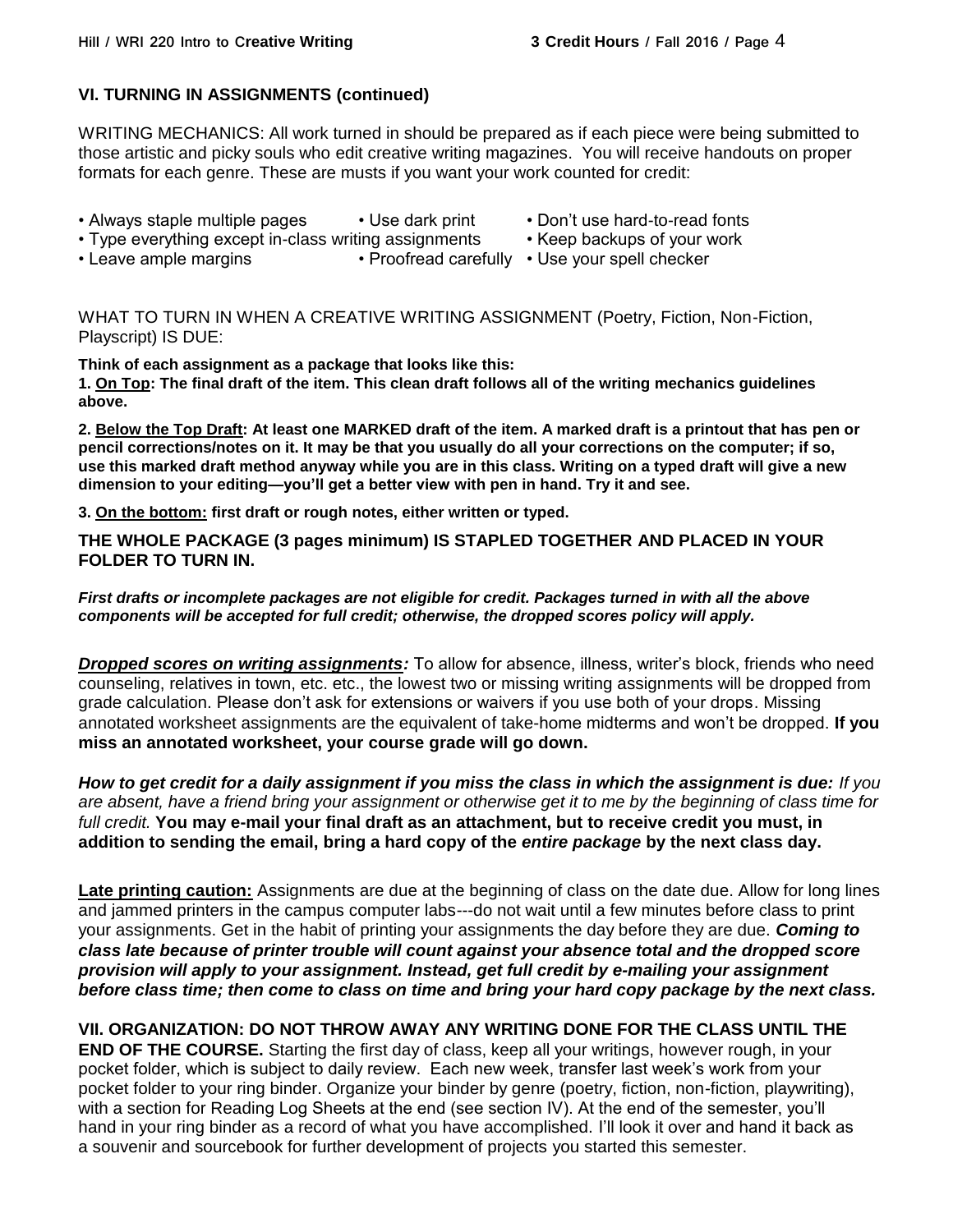# **VIII. Worksheets and Workshops**

We will have several WORKSHOPS as the class progresses; worksheets, the text for the workshops, consist of writing by you and your classmates. When worksheets are due, it is your responsibility to read and annotate them completely and carefully BEFORE class. *Worksheets are a crucial part of the course—like a major paper or take-home midterm in other courses. Failing to do one or more worksheets on time will affect your grade just as missing a major paper or midterm would in other classes.*

**IX. EVALUATION:** Grades will be based on attendance, completion of assignments, class participation (including reading and commenting on workshop pieces), commitment to improvement, and **demonstrated** willingness to work at the craft of writing. Grades will NOT be based on your innate talent or lack thereof, your subject matter, writing style, or whether or not you agree with me in class discussions and workshop sessions.

In other words, it is possible to get an A, even if your writing talent is the "worst" in the class, and you can get a D or F even if your writing talent is the "best" in the class. Talent and content are not the issue; grades are based on what you actually DO. I will use the guidelines below when I determine final grades. Cases that do not fall exactly within the guidelines will receive pluses and minuses as appropriate.

**How to insure an A:** Miss no more than two class sessions. Turn in all reading sheets on time. Turn in all assignments on time. Participate in every class you attend. Follow all the guidelines for writing time, deadlines and mechanics zealously. Read and write useful comments on all worksheets before class. Take all the assignments seriously and work hard (multiple drafts) on each one. Turn in a professional-looking final portfolio. Schedule two one-on-one sessions, one before midterm. Submit work to the campus magazine or outside publication.

*How to insure a B:* Miss no more than three sessions. Complete all assignments and miss no more than two deadlines. Participate often. Read and write comments on worksheets before class. Follow guidelines for writing time, deadlines and mechanics. Schedule at least one one-onone session before midterm. Turn in a conscientious final portfolio. Submit work to the campus magazine or outside publication.

*How to insure a C:* Miss no more than four sessions. Participate regularly. Read and write comments on worksheets before class starts. Miss no more than one worksheet. Miss no more than four assignments. Follow guidelines for mechanics. Complete final project and final exam.

*How to insure a D or F:* Come late and/or unprepared for class regularly, miss more than five classes, miss several assignments or turn them in late, don't participate much, and pay little or no attention to the syllabus and course guidelines.

PLAGIARISM AND COPYING: I don't imagine anyone will be copying published poems or stories and trying to pass them off as original, but occasionally students are tempted to copy reading sheets from other students. Please do your own sheets—**even a single instance of copying from another student or otherwise—will result in an F for the course and referral to the academic dean.**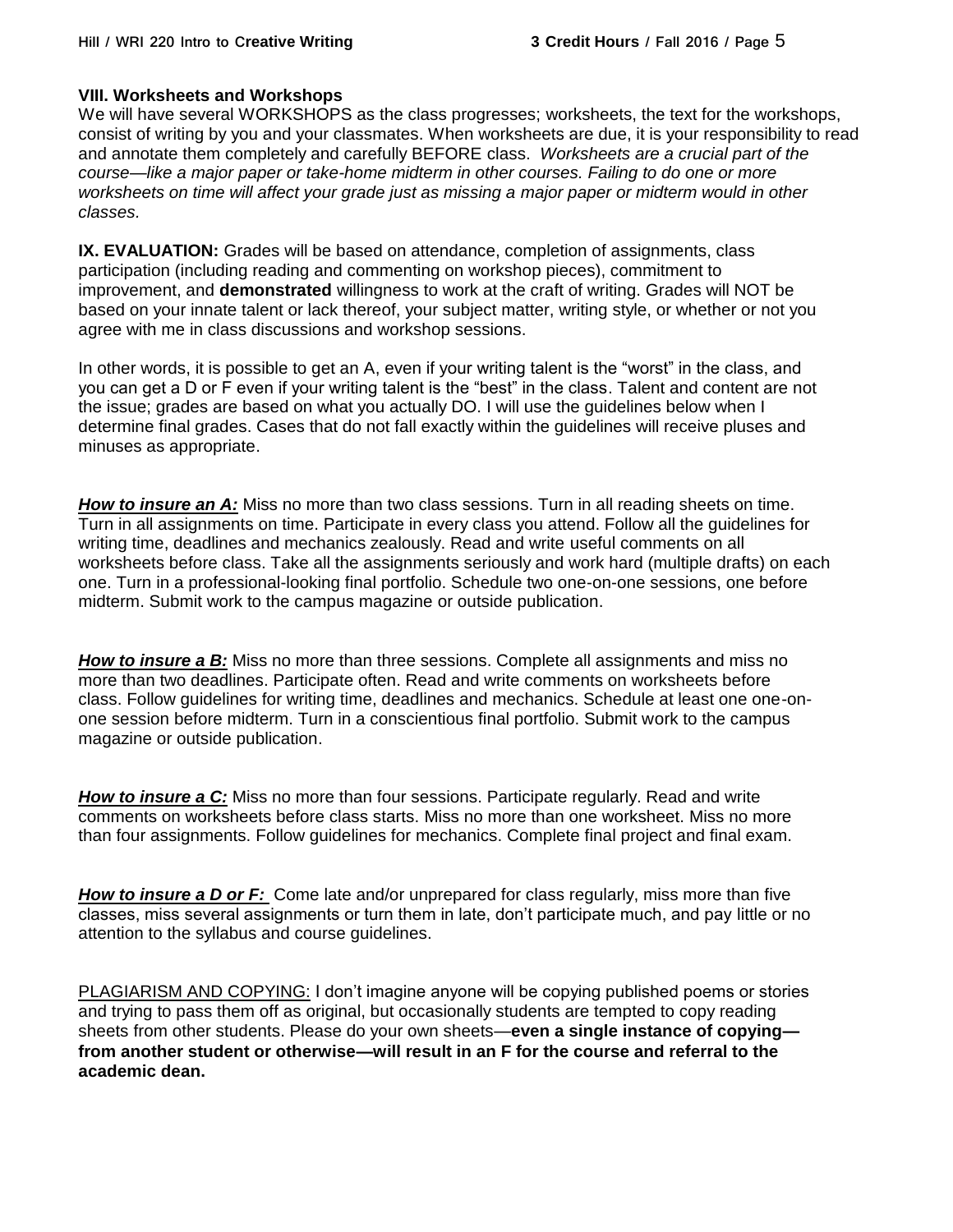# **CLASSROOM DEPORTMENT POLICIES**

How you dress is your business, and you certainly don't have to check your personality at the door. However, adult deportment is the standard in this class. Please refrain from all of the following disruptive and/or distracting actions during official class time:

1. Texting in class. Seriously, NEVER TEXT IN CLASS. Leave class if you need to text.

2. Leaving the ringer on your cell phone. Turn it to off or vibrate.

3. Reading outside material (including school publications). Save for after class.

4. Doing work from other classes or engaging in any personal writing. See above.

5. Doing ANY non-class activities on your computer or phone. Violators will be asked to leave and be counted absent for the day.

6. Holding private conversations while the professor is talking or while another student is making a comment or asking a question during class discussion.

7. Showing up late and/or without books or other required materials.

8. Doing anything else that is obviously disruptive or distracting.

*Temporary departures:* If you have to leave class temporarily to take an important call, use the restroom, etc, you don't need to ask permission. But do let me know before class begins if you'll need to leave early and won't be back.

*Health Issues:* If you have a health issue that requires you to sit in a particular area or stand for part of class, wear sunglasses in class, take prescribed medicine, leave class often, etc., be sure to let me know your situation in advance.

**FINAL EXAMS** will include a portfolio, a final project, and public readings of work completed in this course. **Our final is scheduled for Tues 12/13, 10:30 am till 1:00 pm.** Participation in the final is required, and since our final is a public event, it can't be made up or rescheduled for individuals. Missing the final reading will lower your grade by a full letter (A to B, C to D, etc.) Therefore, you will do well to not buy airline tickets or make any other plans that will conflict with the scheduled final exam.

**AND FINALLY,** all the rules, regulations, and admonitions above are designed to make the technical part of this course easy to understand, thus allowing the creative heart of the course to flourish. This class will be run on a cooperative basis--let me know your interests and ideas. Comments, criticism, and suggestions are always welcome. Also, one-on-one discussions can be very helpful in all stages of writing, so don't be shy about scheduling conferences—think of office sessions as a regular and necessary part of the course.

*SEE NEXT PAGE for LJML department, section, and course learning outcomes, plus other official PLNU and LJML statements and policy announcements.*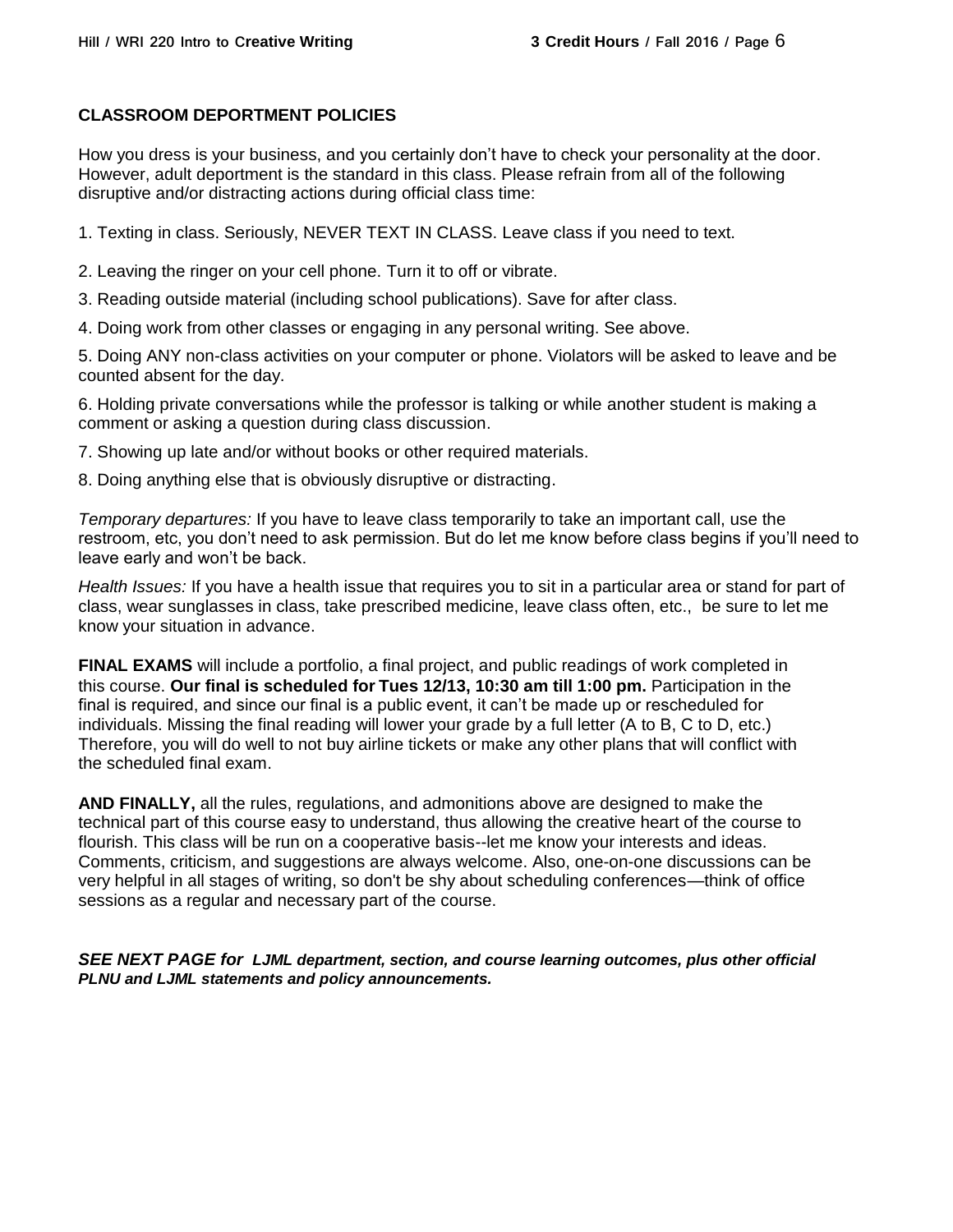## **OFFICIAL POLICY STATEMENTS FROM PLNU ADMINISTRATION AND THE LJML DEPARTMENT**

## **PLNU Mission Statement: To Teach ~ To Shape ~ To Send**

Point Loma Nazarene University exists to provide higher education in a vital Christian community where minds are engaged and challenged, character is modeled and formed, and service becomes an expression of faith. Being of Wesleyan heritage, we aspire to be a learning community where grace is foundational, truth is pursued, and holiness is a way of life.

#### **WRITING PROGRAM LEARNING OUTCOMES**

*Students who complete the WRITING program will be able to:*

- 1. Apply creative and advanced skills in various forms and genres of writing.
- 2. Demonstrate knowledge of the conventions and terminology of creative and advanced writing within literary and non-literary texts.
- 3. Demonstrate knowledge of major literary-theoretical perspectives and terminology.
- 4. Develop connections between the literature and language studied and the contemporary world.
- 5. Engage in writing and editorial processes through campus publications and external internships.

#### **Official Message from the Vice-Provost on course attendance and changes in registration:** *It is the*

*student's responsibility to maintain his/her class schedule. Should the need arise to drop this course (personal emergencies, poor performance, etc.), the student has the responsibility to follow through (provided the drop date meets the stated calendar deadline established by the university), not the instructor. Simply ceasing to attend this course or failing to follow through to arrange for a change of registration (drop/add) may easily result in a grade of F on the official transcript.*

## OFFICIAL ACADEMIC ACCOMMODATIONS STATEMENT FROM THE UNIVERSITY

"While all students are expected to meet the minimum academic standards for completion of this course as established by the instructor, students with disabilities may require academic accommodations. At Point Loma Nazarene University, students requesting academic accommodations must file documentation with the Disability Resource Center (DRC), located in the Bond Academic Center. Once the student files documentation, the Disability Resource Center will contact the student's instructors and provide written recommendations for reasonable and appropriate accommodations to meet the individual learning needs of the student. This policy assists the University in its commitment to full compliance with Section 504 of the Rehabilitation Act of 1973, the Americans with Disabilities (ADA) Act of 1990, and ADA Amendments Act of 2008, all of which prohibit discrimination against students with disabilities and guarantee all qualified students equal access to and benefits of PLNU programs and activities.

**OFFICIAL PUBLIC DISCOURSE STATEMENT:** *"Much of the work we will do in this class is cooperative, by nature of the class discussions and general feedback given to written work and/projects; thus you should think of all your writing and speaking for and in class as public, not private, discourse. By continuing in this class, you acknowledge that your work will be viewed by others in the class."*

**Official FERPA Statement:** "In compliance with federal law, neither PLNU student ID nor social security number should be used in publicly posted grades or returned sets of assignments without student written permission. This class will meet the federal requirements by (each faculty member choose one strategy to use: distributing all grades and papers individually; requesting and filing written student permission; or assigning each student a unique class ID number not identifiable on the alphabetic roster.). Also in compliance with FERPA, you will be the only person given information about your progress in this class unless you have designated others to receive it in the 'Information Release' section of the student portal. See 'Policy Statements' in the undergrad student catalog."

#### **Official PLNU COPYRIGHT POLICY**

Point Loma Nazarene University, as a non-profit educational institution, is entitled by law to use materials protected by the US Copyright Act for classroom education. Any use of those materials outside the class may violate the law.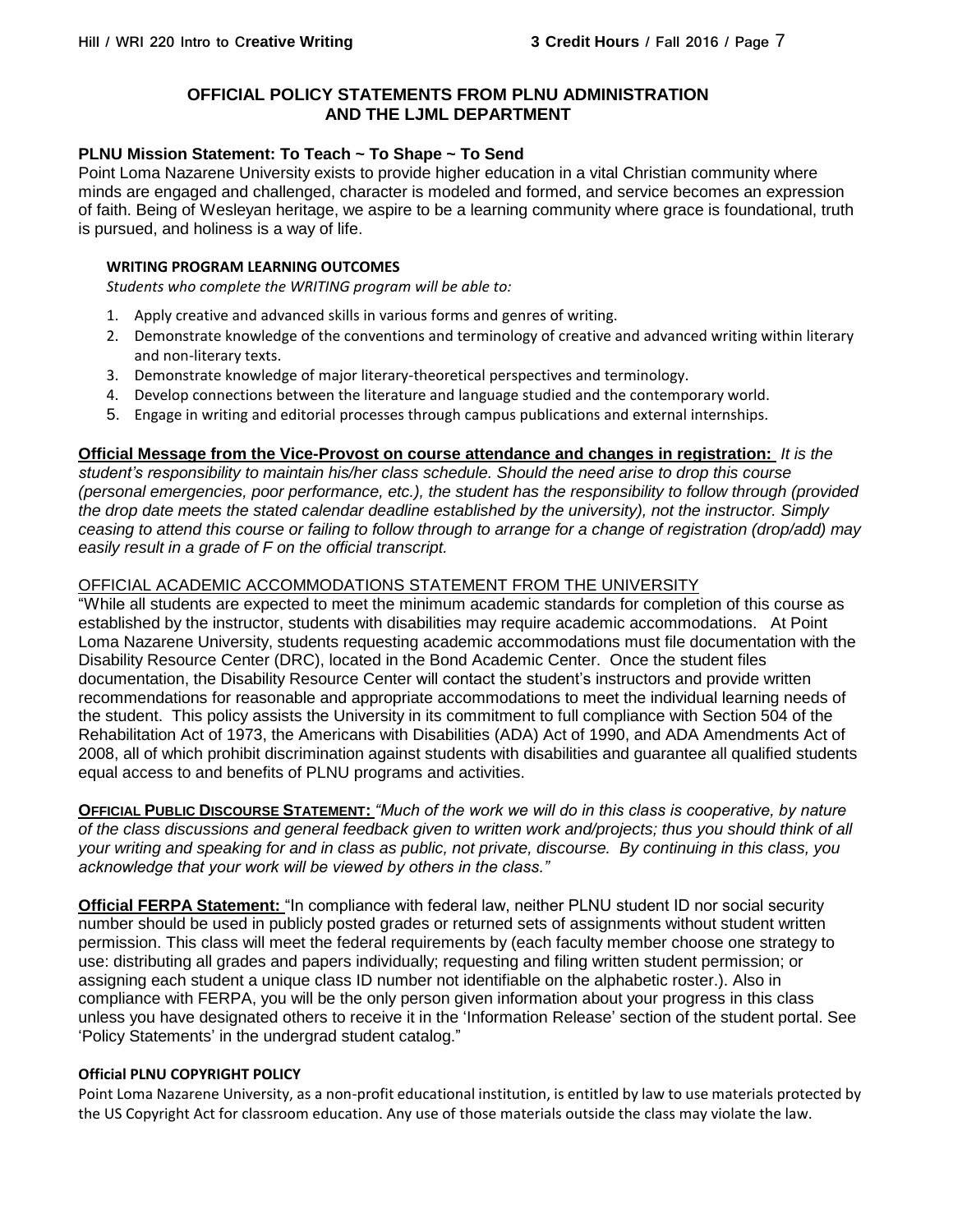5:30

## RICK HILL'S SCHEDULE **OFFICE: BAC 112** Fall 2016 Office Phone: x2670 Home Phone: 858-270-5227 E-mail: rhill@pointloma.edu

| Feel free to knock with a question anytime I'm in the office |                                                                          |                                                  |                                                        |                                              |
|--------------------------------------------------------------|--------------------------------------------------------------------------|--------------------------------------------------|--------------------------------------------------------|----------------------------------------------|
| Monday                                                       | Tuesday                                                                  | Wednesday                                        | Thursday                                               | Friday                                       |
| $9:45-$                                                      | $9:30 -$                                                                 | $9:45-$                                          | $9:30 -$                                               | $9:45-$                                      |
| <b>CHAPEL</b>                                                | 10:45                                                                    | <b>CHAPEL</b>                                    | <b>WRI220</b><br>Intro to Creative                     | <b>CHAPEL</b>                                |
| 10:30                                                        |                                                                          | 10:30                                            | Writing                                                | 10:30                                        |
|                                                              |                                                                          |                                                  | 10:45                                                  |                                              |
| 10:40                                                        | 11:00<br><b>WRI220</b>                                                   | 10:40<br><b>OFFICE</b>                           | 11:00<br><b>WRI220</b>                                 | 10:40                                        |
|                                                              | Intro to Creative<br>Writing in BAC151                                   | (BY<br><b>APPOINTMENT)</b>                       | Intro to Creative<br>Writing in BAC151                 |                                              |
| 11:30                                                        | 12:15                                                                    |                                                  | 12:15                                                  |                                              |
|                                                              |                                                                          | 11:30                                            |                                                        | 11:30                                        |
| 12:00                                                        | 12:30                                                                    | 12:00                                            | 12:30                                                  | 12:00                                        |
| ${\rm LUNCH}$                                                | <b>LUNCH</b>                                                             | <b>LUNCH</b>                                     | <b>LUNCH</b>                                           | <b>LUNCH</b>                                 |
| 1:00                                                         | 1:15                                                                     | 1:00                                             | 1:15                                                   | 1:00                                         |
| 2:00                                                         | $1:30 -$                                                                 | 2:00                                             | $1:30 -$                                               | 2:00                                         |
| <b>OFFICE</b><br><b>BY</b><br><b>APPOINTMENT</b>             | <b>WRI 315</b><br>Advanced<br>Composition                                | <b>OFFICE</b><br>(DROP-IN)                       | <b>WRI 315</b><br>Advanced<br>Composition              | <b>OFFICE</b><br>(BY<br><b>APPOINTMENT)</b>  |
| 2:50                                                         | in BAC 151                                                               | 2:35                                             | in BAC 151                                             | 2:50                                         |
|                                                              | 2:45                                                                     |                                                  | 2:45                                                   |                                              |
| 3:00                                                         | 3:00                                                                     | 2:45                                             | 3:00                                                   | 3:00                                         |
| <b>OFFICE</b><br>(BY<br><b>APPOINTMENT</b> )                 | <b>WRI323</b><br><b>Creative Nonfiction</b><br>Writing<br>in BAC $151\,$ | Faculty / Department<br>/Committee Meetings      | <b>WRI323</b><br><b>Creative Nonfiction</b><br>Writing | <b>OFFICE</b><br>(BY<br><b>APPOINTMENT</b> ) |
| 3:50                                                         |                                                                          | OR OFFICE (BY<br><b>APPOINTMENT)</b>             | in BAC 151                                             | 3:50                                         |
|                                                              | 4:15                                                                     | 4:30                                             | 4:15                                                   |                                              |
| 4:00                                                         | 4:30                                                                     | 4:30                                             | 4:30                                                   | 4:00                                         |
| <b>OFFICE</b><br>BY<br><b>APPOINTMENT</b>                    | <b>OFFICE</b><br>(DROP-IN)                                               | <b>WRI 216</b><br>Lit Magazine Lab<br>in BAC 151 | <b>OFFICE</b><br>(DROP-IN)                             | <b>OFFICE</b><br>(BY<br><b>APPOINTMENT</b> ) |
| 5:00                                                         |                                                                          |                                                  |                                                        | 5:00                                         |

5:30

5:30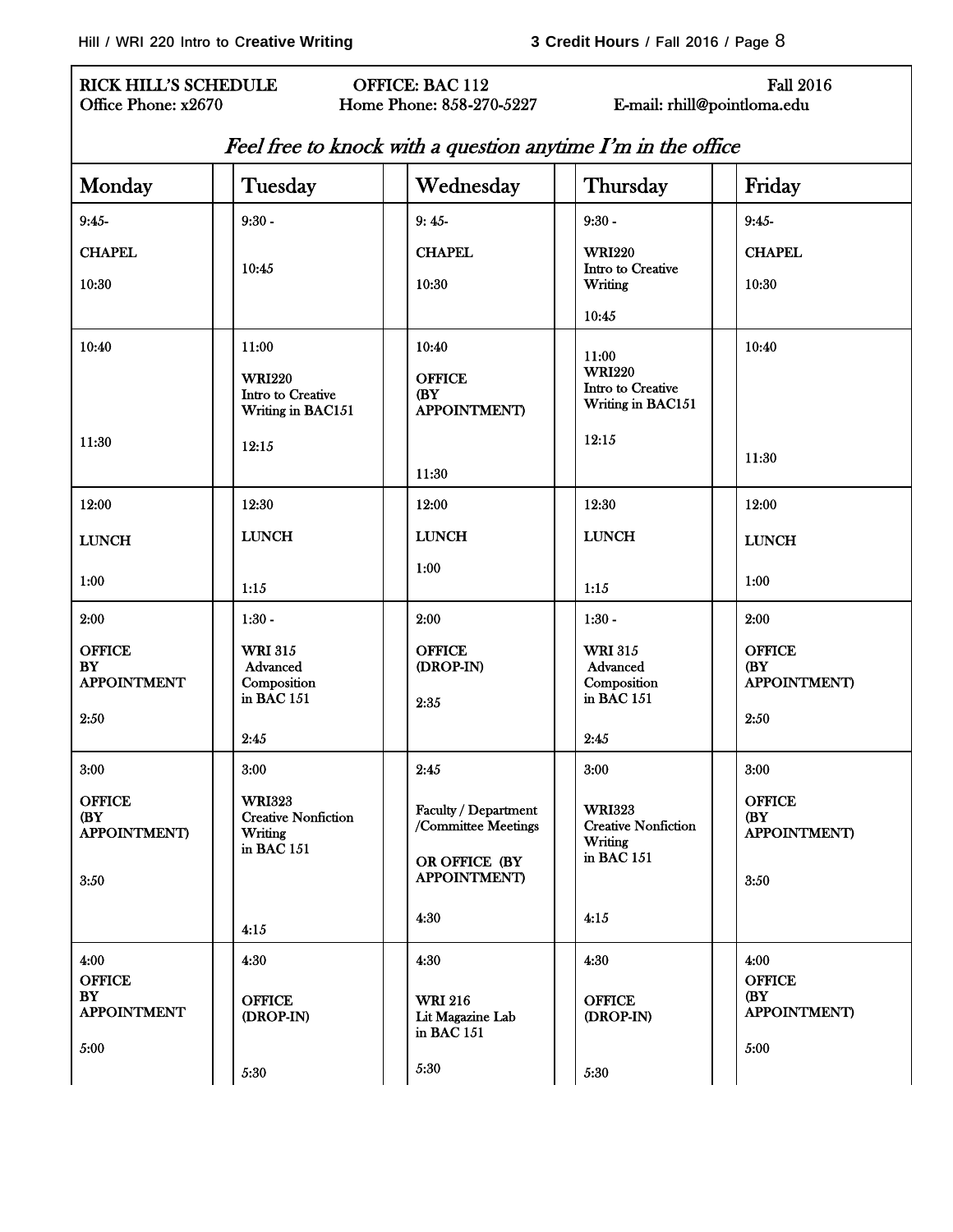# **COURSE CALENDAR (subject to adjustment as necessary)**

| <b>DATE</b>          | READING and SHEET(S) due                                                                                                                                                                                                                                       | <b>WRITING DUE</b>                                                                                                                                                                                                                                                                                                                                                                                                                                                            | <b>ACTIVITY /TOPIC</b>                                                                                                                                    |
|----------------------|----------------------------------------------------------------------------------------------------------------------------------------------------------------------------------------------------------------------------------------------------------------|-------------------------------------------------------------------------------------------------------------------------------------------------------------------------------------------------------------------------------------------------------------------------------------------------------------------------------------------------------------------------------------------------------------------------------------------------------------------------------|-----------------------------------------------------------------------------------------------------------------------------------------------------------|
| Week 1<br>TH 9/1     | No sheet due today<br>See instructions for reading<br>sheets on p2 and example on<br>p12.                                                                                                                                                                      | 1. Group poem (in-class assignment)<br>ALL ASSIGNMENTS IN THIS COLUMN FROM NOW ON ARE DUE<br>AT THE BEGINNING OF CLASS ON THE DATE LISTED.                                                                                                                                                                                                                                                                                                                                    | -Get acquainted<br>-Review syllabus<br>-Why take this class?<br>-Intro to poetry                                                                          |
| Week 2<br>TU 9/6     | Ch 1 and CH 10 (two sheets)<br>For all reading sheets, read the<br>instruction part of the chapter<br>carefully; then read at least two<br>of the sample pieces that<br>follow. In your sheets, Don't<br>critique stories; focus on the<br>writer's technique. | 1. Syllabus quiz final.<br>2. Typed group poem. Bring a hardcopy to class and send an e-<br>copy to prof with your group number in the subject line.<br>3. One "Try This" exercises, from CH 1 or from CH 10. Do more<br>than one draft. Note the exercise and page number on your final<br>copy.                                                                                                                                                                             | -In-class writing: getting<br>in the details<br>-Writing a corporate<br>sonnet                                                                            |
| Week 2<br>TH 9/8     | Ch 2 sheet                                                                                                                                                                                                                                                     | Completed class sonnet OR one "Try This" exercises, from CH 2 or<br>CH 10. Note the exercise and page number on your final copy.                                                                                                                                                                                                                                                                                                                                              | -Revision<br>-Essential poetry terms<br>-Response Poems<br>-Free Writers Chronicle!                                                                       |
| Week 3<br>TU 9/13    | Ch 3 sheet and <i>Writer's</i><br>Chronicle feedback<br>(one sheet for both)                                                                                                                                                                                   | 1.A response poem to any poem in the book so far<br>2. A poem from one of the "Try This" exercises in either CH 10 or<br>CH 3. Note the exercise and page number on your final copy.<br>3. Print a 2 <sup>nd</sup> separate clean paper copy of any poem you've<br>written so far, including today's assignments                                                                                                                                                              | -Image, Voice, Point of<br>View<br>- Poetry forms<br>-Poetry partners<br>-Poetry vs. Songwriting                                                          |
| Week 3<br>TH 9/15    | No sheet today                                                                                                                                                                                                                                                 | 1. Poetry partner exchange # 1: response to your partner's poem<br>(send to your partner by Wednesday morning, 11a.m. with cc to<br>rhill)<br>2. Poetry partner exchange # 2: response to your partner's<br>response to your poem (hard copies of all 6 poems-3 poems per<br>partner-are due in class)<br>3. Poetry Worksheet item: Additional clean copy of any poem<br>you've written so far for this class, to be assembled by prof for<br>next Tuesday's Poetry Workshop. | -Poetry readings<br>-Poetry problems and<br>solutions<br>-How to Workshop Poetry<br>(Workshop 101)<br>POETRY ON POINT<br>AFTERNOON FACULTY<br>READING TBA |
| Week 4<br>TU 9/20    | No sheet today. Read and<br>annotate your Poetry<br>Worksheet                                                                                                                                                                                                  | 1. One bad poem, using as many of the problems discussed in<br>class as possible. Make it awful!<br>2. Annotated Poetry Worksheet                                                                                                                                                                                                                                                                                                                                             | -Poetry Workshop<br>-Bad poem readings<br>-Building a character profile                                                                                   |
| Week 4<br>TH 9/22    | Ch 4 sheet                                                                                                                                                                                                                                                     | Character profile: long version                                                                                                                                                                                                                                                                                                                                                                                                                                               | -Poetry Workshop leftovers                                                                                                                                |
| Week 5<br>TU<br>9/27 | Ch 9 sheet                                                                                                                                                                                                                                                     | 1. One "Try This" exercise from CH 9. Note which exercise you're<br>doing.                                                                                                                                                                                                                                                                                                                                                                                                    | -How to Send Fiction<br>handout<br>Intro to Fiction Plot / Rising<br>Action / conflict and<br>resolution<br>-Group Story                                  |
| Week 5<br>TH<br>9/29 | Ch 6 sheet                                                                                                                                                                                                                                                     | 1. Typed Group Story. Use the "How to Send Fiction" format.                                                                                                                                                                                                                                                                                                                                                                                                                   | -Group story reading<br>-Character & Dialogue<br>-Point of View                                                                                           |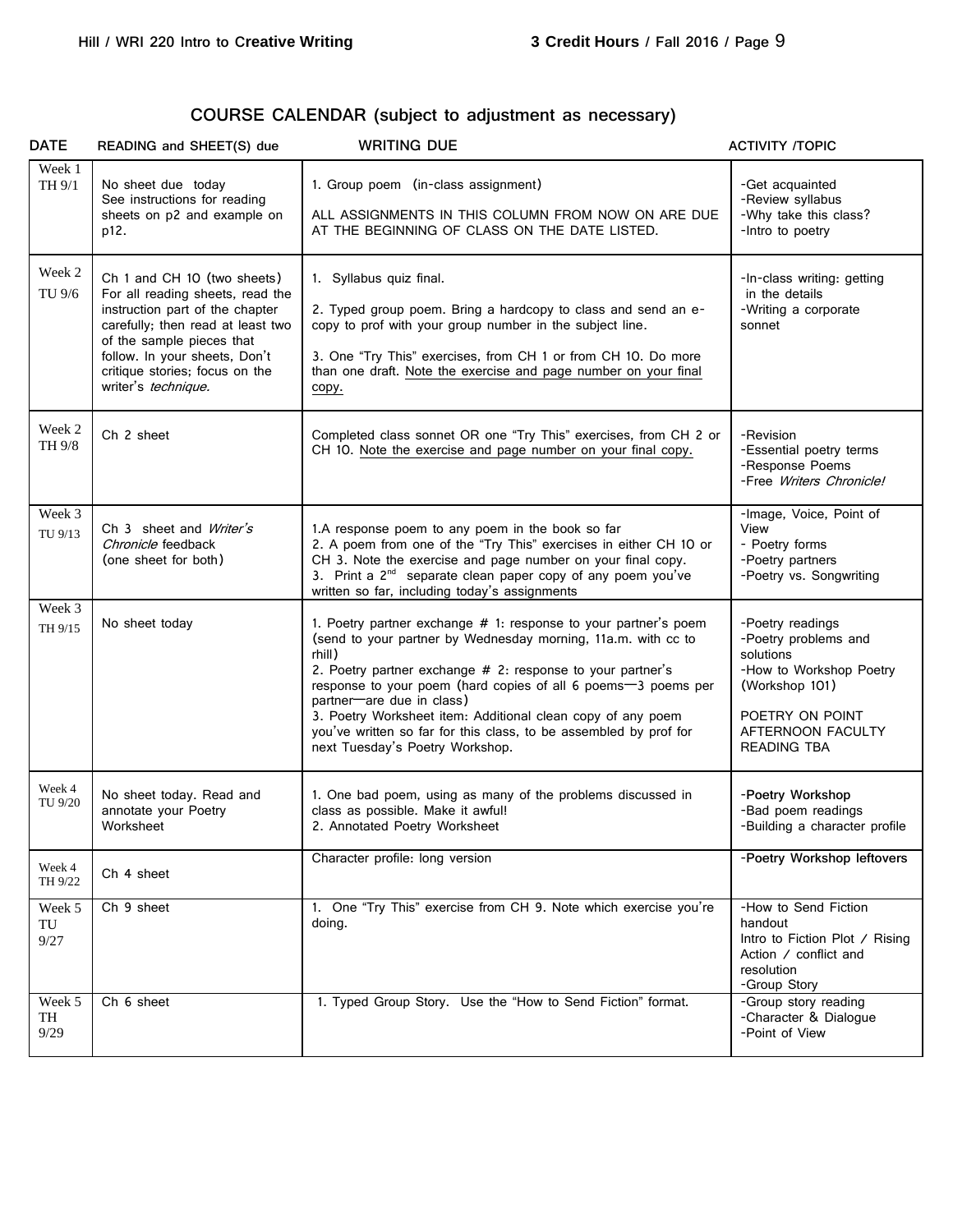| <b>DATE</b>         | READING and SHEET(S) due                                       | <b>WRITING DUE</b>                                                                                                                                                                                                                                                                                                                                                                                                                                                                                                             | <b>ACTIVITY / TOPIC</b>                                                                                                                          |
|---------------------|----------------------------------------------------------------|--------------------------------------------------------------------------------------------------------------------------------------------------------------------------------------------------------------------------------------------------------------------------------------------------------------------------------------------------------------------------------------------------------------------------------------------------------------------------------------------------------------------------------|--------------------------------------------------------------------------------------------------------------------------------------------------|
| Week 6<br>TU 10/4   | CH 5 sheet                                                     | 1. Find an article in a recent newspaper and write a short fiction<br>scene based on it. Write a first draft, 2 pages minimum. Bring<br>draft to class for review; then turn in Thursday with final draft. Work<br>in some dialogue and use the "How to Send Fiction" format.                                                                                                                                                                                                                                                  | -Point of attack: where to<br>start<br>-Fiction problems handout<br>-What is BOATS Fiction?                                                      |
| Week 6<br>TH 10/6   | No sheet today                                                 | 1. Second draft of story based on newspaper piece. HTS format<br>2. $1st$ draft of a 2-5 page story with dialogue                                                                                                                                                                                                                                                                                                                                                                                                              | -Fiction Reading<br>-"Based on a True Story"<br>or Fiction from Real Life                                                                        |
| Week 7<br>TU 10/11  | Ch 7 sheet                                                     | 1. Bad short story (1-2 pages), using several problems outlined in<br>class. Make it awful! (But use the HTS format).<br>2. 2 <sup>nd</sup> draft of your 2-5 page story OR start a new one with rising<br>action and resolution Start a new short story using either a "Try<br>This" from any chapter OR a character profile or BOATS ("Based<br>on a True Story"). Do a 1-2 page draft of one of the above; bring<br>to class for response; turn in with final draft on Thurs.<br>3. Pick some items to revise for Driftwood | -Bad story fest<br>-Revising to avoid the<br>worst.<br>-"Based on a True Story"<br>vs. CNF<br>-Fiction Response groups                           |
| Week 7<br>TH 10/13  | No sheet today                                                 | 1. New draft of one of your "good" stories.<br>2. Fiction Worksheet Bring a clean copy of any fiction piece written<br>so far                                                                                                                                                                                                                                                                                                                                                                                                  | -Fiction Workshop 101<br>-Finding CNF topics<br>POETRY DAY: PLAN TBA                                                                             |
| Week 8<br>TU 10/18  | No sheet today. Read and<br>annotate your Fiction<br>Worksheet | 1. Annotated Fiction Worksheet                                                                                                                                                                                                                                                                                                                                                                                                                                                                                                 | -Fiction Workshop                                                                                                                                |
| Week 8<br>TH 10/20  | No sheet today                                                 | 1. List of 10 CNF topics you'd like to write on. Use a mix of "all<br>about me," "people," "places," and "ideas" for your topics.<br>2. Clean copy of a Driftwood submission (poem, story, CNF)                                                                                                                                                                                                                                                                                                                                | -Fiction Workshop leftovers<br>-Intro to CNF: Adapting<br>fiction techniques.<br>-Memoirs and Universal<br>application: Personal with a<br>Point |
| Week 9<br>TU 10/25  | Ch 8 sheet                                                     | Make a 1-page start on a CNF topic (CNF1) from your list. Turn in<br>with second draft on Thursday                                                                                                                                                                                                                                                                                                                                                                                                                             | -Rebuilding memory<br>-Reconstructing dialog                                                                                                     |
| Week 9<br>TH 10/27  | No sheet today                                                 | 1. 2 <sup>nd</sup> draft of CNF1. Include all drafts; use How to Send CNF<br>format.<br>2. 2-3 page first draft of new CNF (CNF2) from any "Try this"<br>exercise                                                                                                                                                                                                                                                                                                                                                              | -Research and Truth-Telling<br>-True prose poems                                                                                                 |
| Week 10<br>TU 11/1  | No sheet today                                                 | 1. Second draft of CNF 2<br>2. Clean copy of either CNF1 or CNF2 for CNF worksheet                                                                                                                                                                                                                                                                                                                                                                                                                                             | -Writing is rewriting<br>-More on paleontology                                                                                                   |
| Week 10<br>TH 11/3  | No sheet today.<br>Annotate your CNF worksheet                 | Annotated CNF Worksheet.                                                                                                                                                                                                                                                                                                                                                                                                                                                                                                       | -CNF Workshop                                                                                                                                    |
| Week 11<br>TU 11/8  | CH 11 sheet<br>THE LAST SHEET!                                 | 1-2 pages of a real life dialogue, in script form. Spy on an actual<br>conversation and write it down as closely as you can.                                                                                                                                                                                                                                                                                                                                                                                                   | CNF Workshop leftovers<br>- Intro to Playwriting:<br>dramatic tension<br>-Playwriting How to Send<br>handout                                     |
| Week 11<br>TH 11/10 |                                                                | Turn your real-life dialogue into a 2-3 page scene (you can<br>change anything you want), with conflict and resolution.<br>Remember this is NOT a movie scene: write it so it can play on<br>stage in one location. Bring all your characters to the one stage<br>location.<br>2-3 characters. Move from local and personal to global and<br>universal. Avoid making your characters college students. No party,<br>sex or drug scenes (boring kid stuff). Use Playwriting HTS.                                                | -Playwriting:<br><b>Great Beginnings</b><br>-Believable characters<br>-Sign up for scene<br>workshop                                             |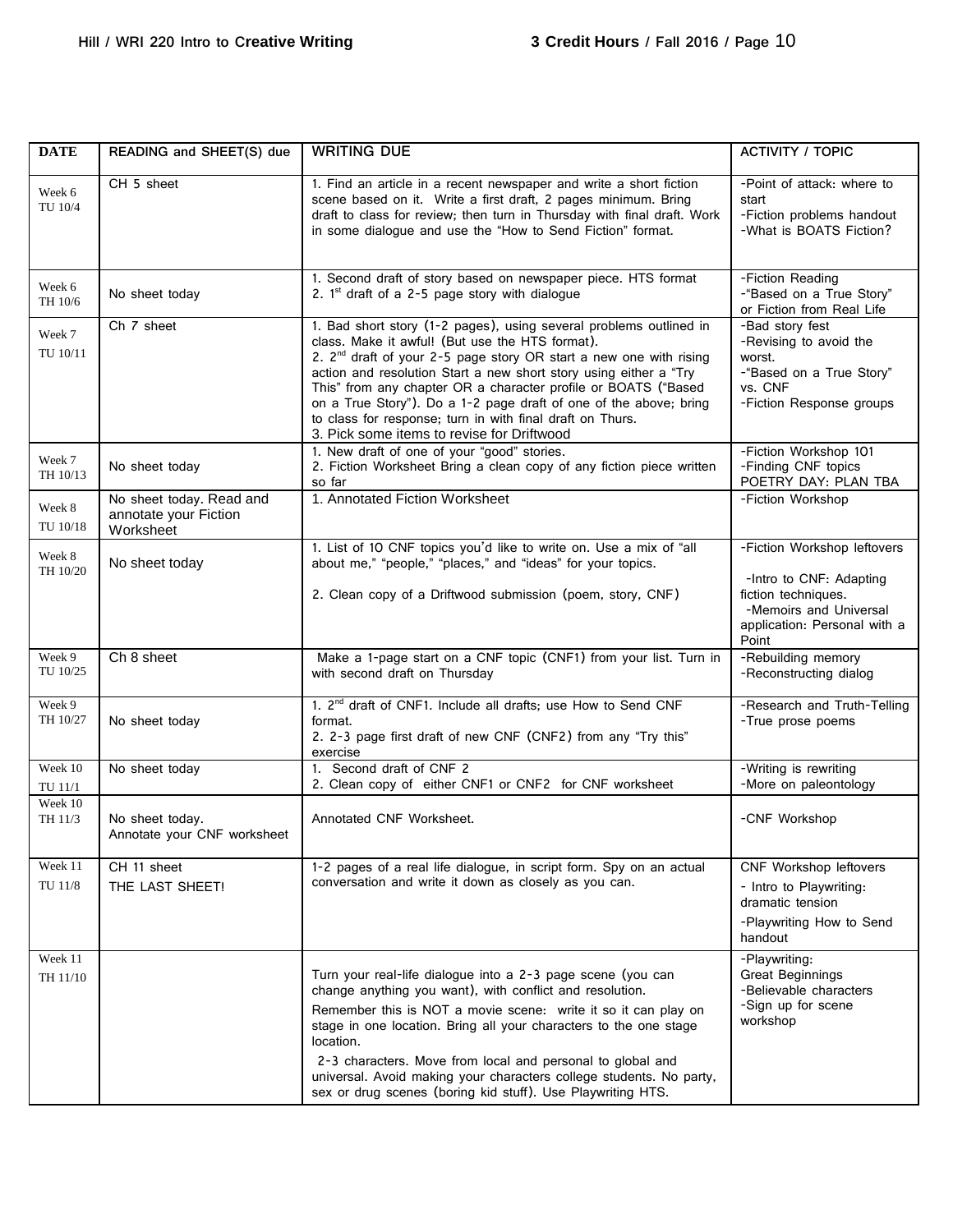| <b>DATE</b>                                                    | <b>READING SHEET(S)</b>                 | <b>WRITING DUE</b>                                                                                                                                                                                                                                              | <b>ACTIVITY / TOPIC</b>                                                                |
|----------------------------------------------------------------|-----------------------------------------|-----------------------------------------------------------------------------------------------------------------------------------------------------------------------------------------------------------------------------------------------------------------|----------------------------------------------------------------------------------------|
| Week 12<br>TU<br>11/15                                         |                                         | 1. Scripts for scenes. If your scene is being played, bring script<br>copies for each character in your scene. 3 characters = 3 copies,<br>etc.                                                                                                                 | Playwriting:<br><b>Great Middles</b>                                                   |
| Week 12<br>TH<br>11/17                                         |                                         | 1. Scripts for scenes<br>2. If your scene is being played, bring script copies for each<br>character in your scene. 3 characters = 3 copies, etc.<br>3. FINAL DRAFT OF Workshop CNF                                                                             | -Playwriting: Great endings.<br>-Live workshops<br>-Handling dialogue                  |
| Week 13<br>TU<br>11/22                                         |                                         | 1. 2-3 page scene with a prop (weapon, game, valuable item, etc.,<br>etc.) as a central focus. 2-3 characters, none of them students.<br>If your scene is being played, bring script copies for each character<br>in your scene. 3 characters = 3 copies, etc.  | -Live workshops<br>-Problems and solutions                                             |
| Week 13<br>TH<br>11/24                                         |                                         | <b>HAPPY THANKSGIVING!</b>                                                                                                                                                                                                                                      | -Write big. Eat big.<br>Use the family<br>Thanksgiving as writing<br>inspiration       |
| Week<br>14<br>TU<br>11/29                                      |                                         | 1. Expand ONE of your scenes so far into a 5-minute (5-page)<br>play OR start fresh with any of the "Try This" exercises OR use an<br>idea from family Thanksgiving. Bring in work in progress for<br>response; turn in final on Tues.<br>2. Scripts for scenes | -Live workshops<br>-Problems and solutions<br>- Start on Chapbooks and<br>/or mailings |
| Week 14<br>TH 12/1                                             |                                         | 1. Bring in a revised poem, story or CNF (no scripts) for Mixed<br>Genre Workshop Clean copy, no staples.                                                                                                                                                       | Publication 101:<br>-The Writers Market Cover<br>and Query Letters                     |
| Week 15<br>TU 12/6                                             | Annotate your Mixed Genre<br>Worksheet  | 1. Final 5 min. play. Use HTS format<br>2. Annotated Mixed Genre Worksheet<br>3. Chapbook/Mailing (near) complete DRAFT                                                                                                                                         | -Mixed Genre workshop                                                                  |
| Week 15<br>TH 12/8                                             |                                         | 1. Chapbook/Mailing final                                                                                                                                                                                                                                       | -Mixed Genre workshop<br>leftovers<br>--Prep for final exam                            |
| Finals<br>Week<br>TU<br>12/13<br>10:30<br>am till<br>$1:00$ pm | FINAL EXAM in CAF Thomas<br>Room or TBA | Final Exam: performance / reading                                                                                                                                                                                                                               | Have a blessed Christmas                                                               |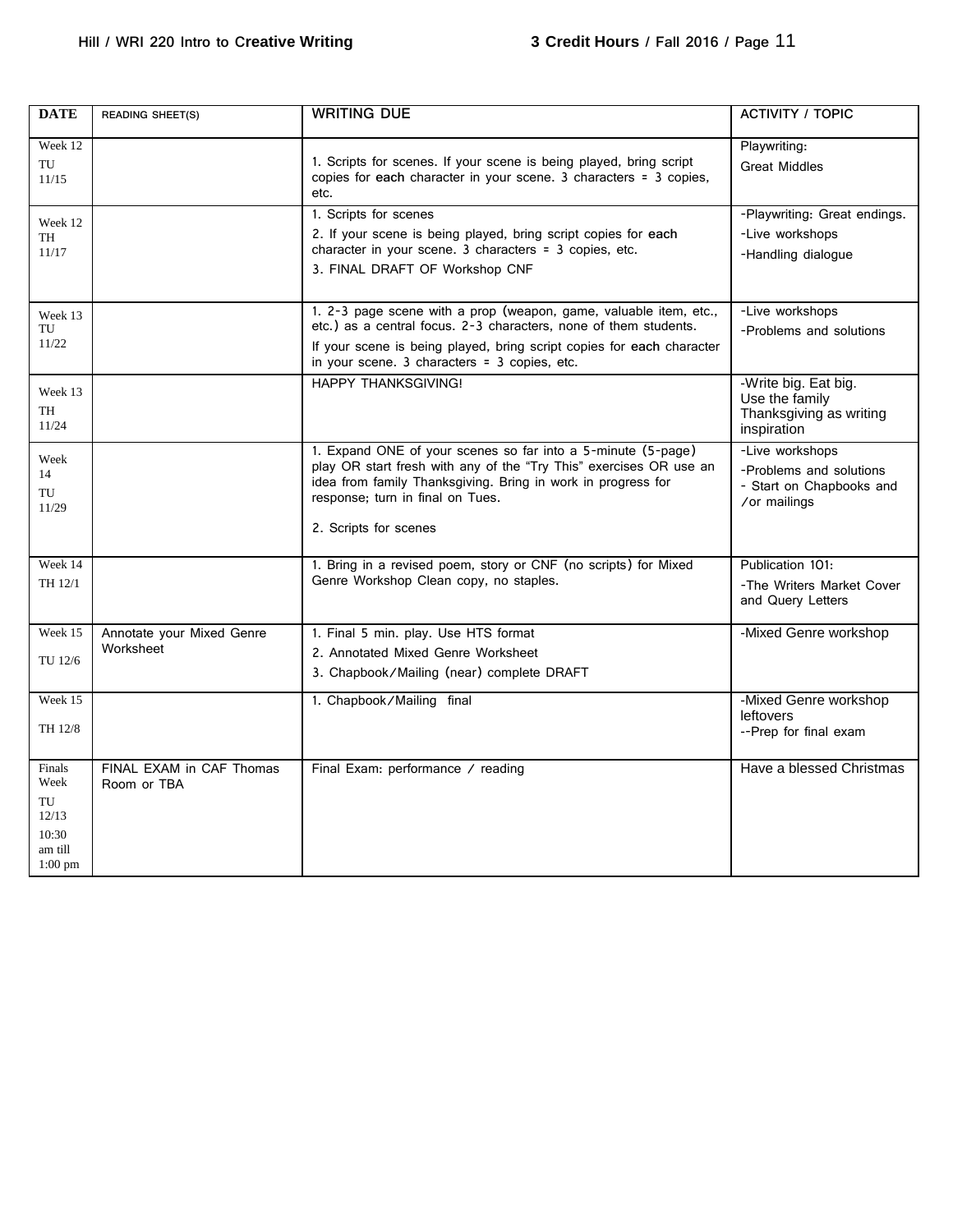# SAMPLE READING LOG SHEET

Ferd Loma IV WRI220 Creative Writing Dr. Rick Hill September 6, 2016

Log for Chapter 1

"Writing is rewriting" --Sheldon Leonard, p 6

"Poems aren't finished; they're just abandoned"—Gerta LeStrange, p.9

Lots of good stuff in this intro chapter, but these quotes stood out. Whenever I start something new I feel like I've lost my writing snap—"I thought I was a pretty good writer, so how did I get so clunky and stupid? I'll never write again!" But if I take the time to do several drafts, I get smoother and smarter with each one. It's good to read LaStrange's assertion that I'm not "cheating" by doing lots of drafts, and that professional prose writers sometimes do fifty versions of their opening paragraph, etc., and that poets do a hundred drafts of short poems. Good, too, to keep in mind that if another draft doesn't make the work better, I can always go back to the previous draft.

JOURNALS p. 7: I was afraid of this—they're telling me again to get a journal and carry it around with me. On page 13 the author reiterates, "Most writers carry a journal at all times." Yes, but when I carry a journal, I lose it, usually within the first week. Most of them, anyway. But I loved the sample journals on pp 8-10, especially Billy Collins's mix of quotes, thoughts, jokes, etc. I'm inspired to try another journal and to hold on to it. The chain-to-the-beltloop works on my wallet; maybe I'll get another chain for my journal.

I tried a two-minute freewrite from the Try This exercise on p. 7. I did the kind where you don't stop moving the pen for the prescribed time, even if you have to write nonsense or "I don't know what to write" over and over. I was amazed at how much I wrote in 2 minutes, and I got the idea for the poem I wrote this week from the freewrite (see assignment package).

Question: I would like to make an appointment to go over a poem. How do I do that? It says in the syllabus that we can make appointments, but do we ask in class, or email, or call you, or what?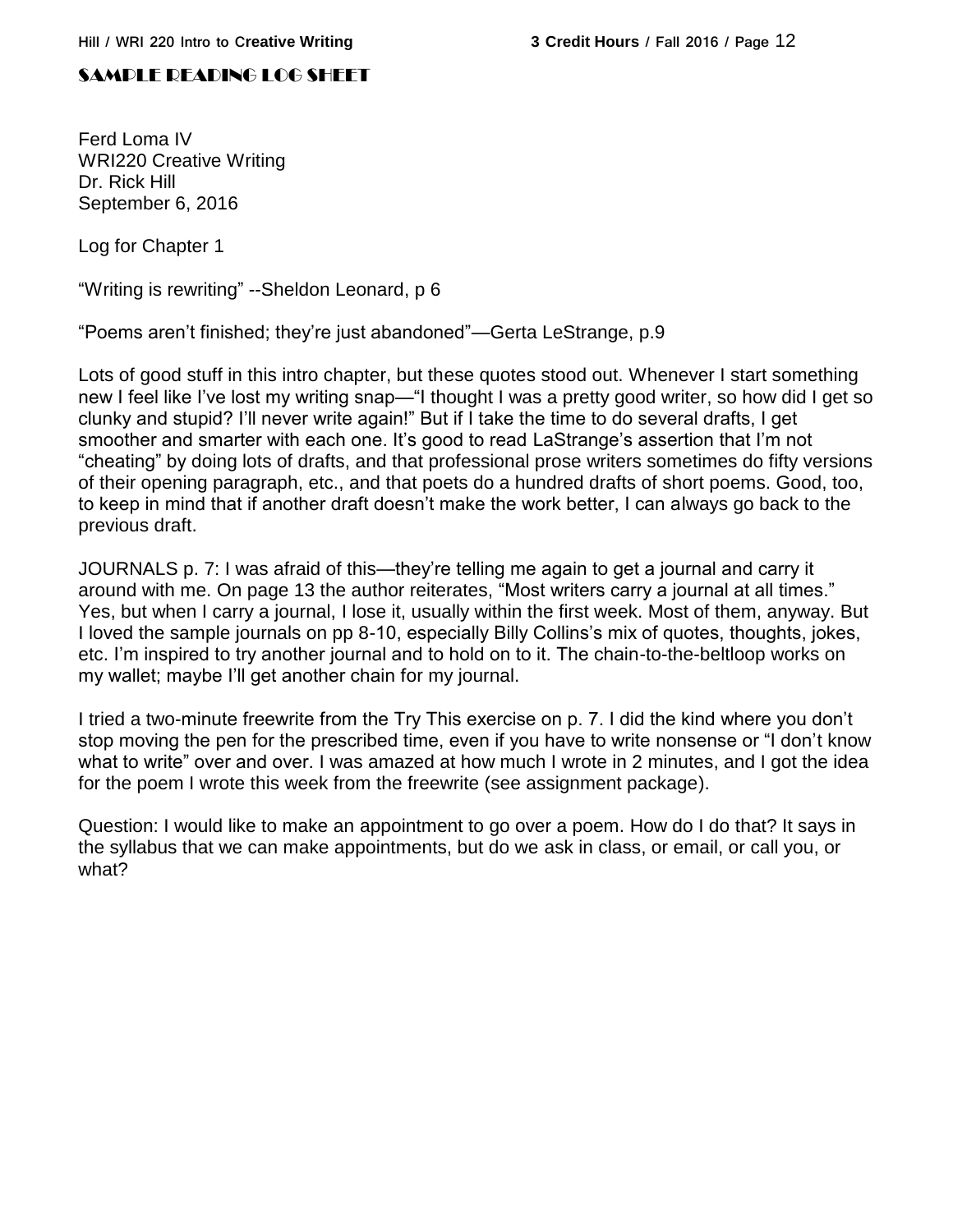Rick Hill 4951 Arroyo Lindo Ave San Diego CA 92117 (858) 270-5227 rhill@pointloma.edu

HOW TO SEND A POEM FOR PUBLICATION (Use this format for all your poem assignments)

> *Hey, lookit this cool format job—this poet's been around the block a few times!* —Ronald McBardbird, Editor, *Poultry* Magazine

Set up your poem like this one With your name & address at the top Followed by the title in caps Either centered or flush left

If you have an epigraph Center your title And under it put the epigraph as shown above In italics and smaller type

Single-space unless publication guidelines say otherwise

Use black ink and avoid *fancy fonts:* Courier, Times New Roman or Ariel 12 pt. type are best unless there's some good reason Not to use them, like fitting a long poetry line on one line as above

Generally poems start at the left margin But you can center them Or have any configuration of indents You think necessary

It's best not to crowd pages, and if The poem continues past the first page You need to tell the reader whether the start Of the next page is the same stanza or a new one

If the stanza continues on next page, write, on the right: [CONTINUED, SAME STANZA] (include the brackets) If the next page starts a brand new stanza You can indicate it like so:

[CONTINUED, NEW STANZA]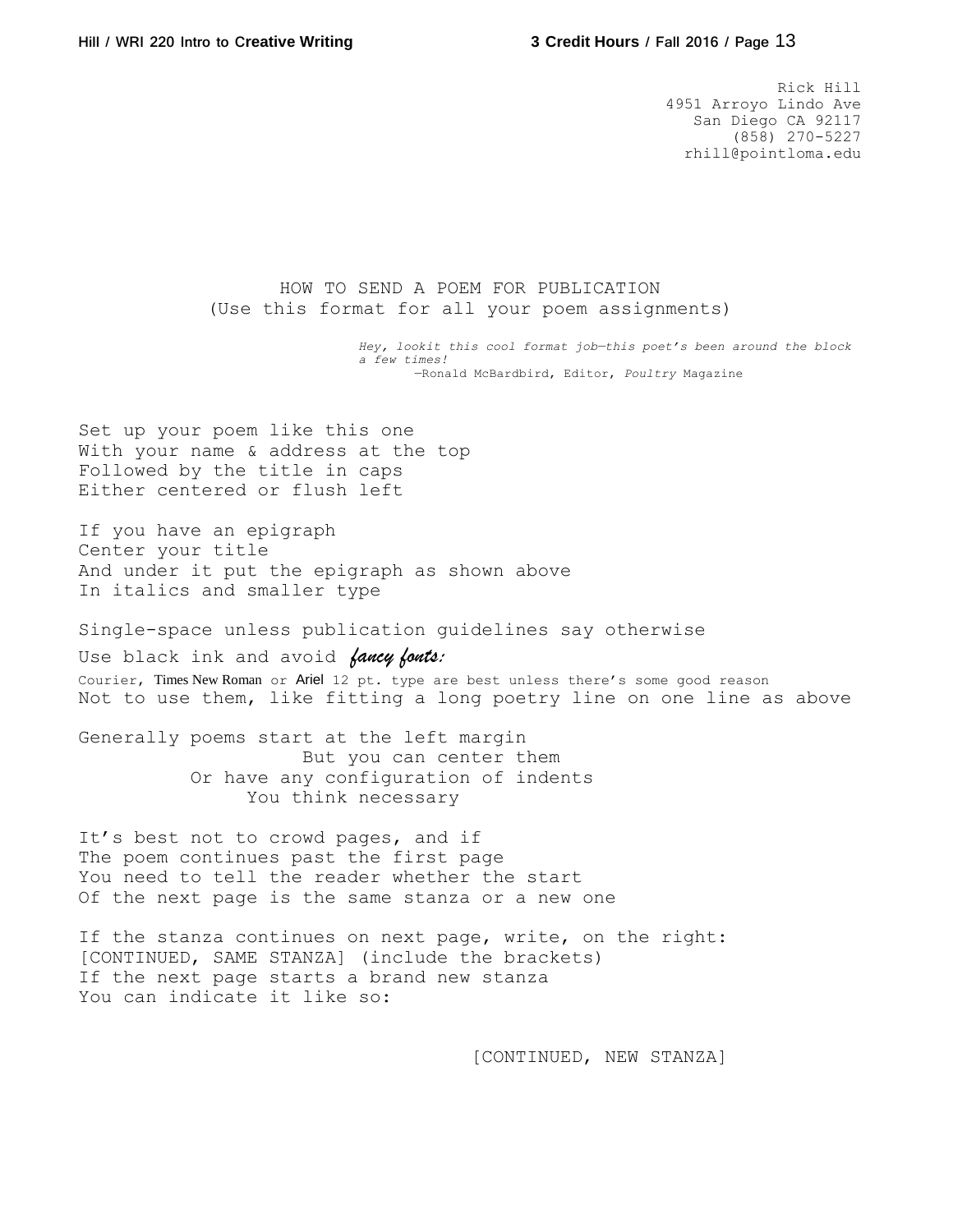Rick Hill / How To / 2 of 2

It's best if possible to not break stanzas between pages but Sometimes you just have to break them with "Continued, Same Stanza" Just indicate clearly what you're doing And there should be no problem

Send your real poem single-sided Rather than double-sided as this example And set up your second page as above

> with your name, a short title and the page number and how many pages total and oh yes if the poem has really long lines like this one indicate that the line is continuing by indenting as in this example (you can also tell that this is all one line in this poem because all the starts of my real lines are capitalized (not to say that you have to capitalize the starts of your lines)) and remember that the magazine may break the long line in different places than you broke it in your manuscript

Well that's About it Except that you don't have to write "The End" at The End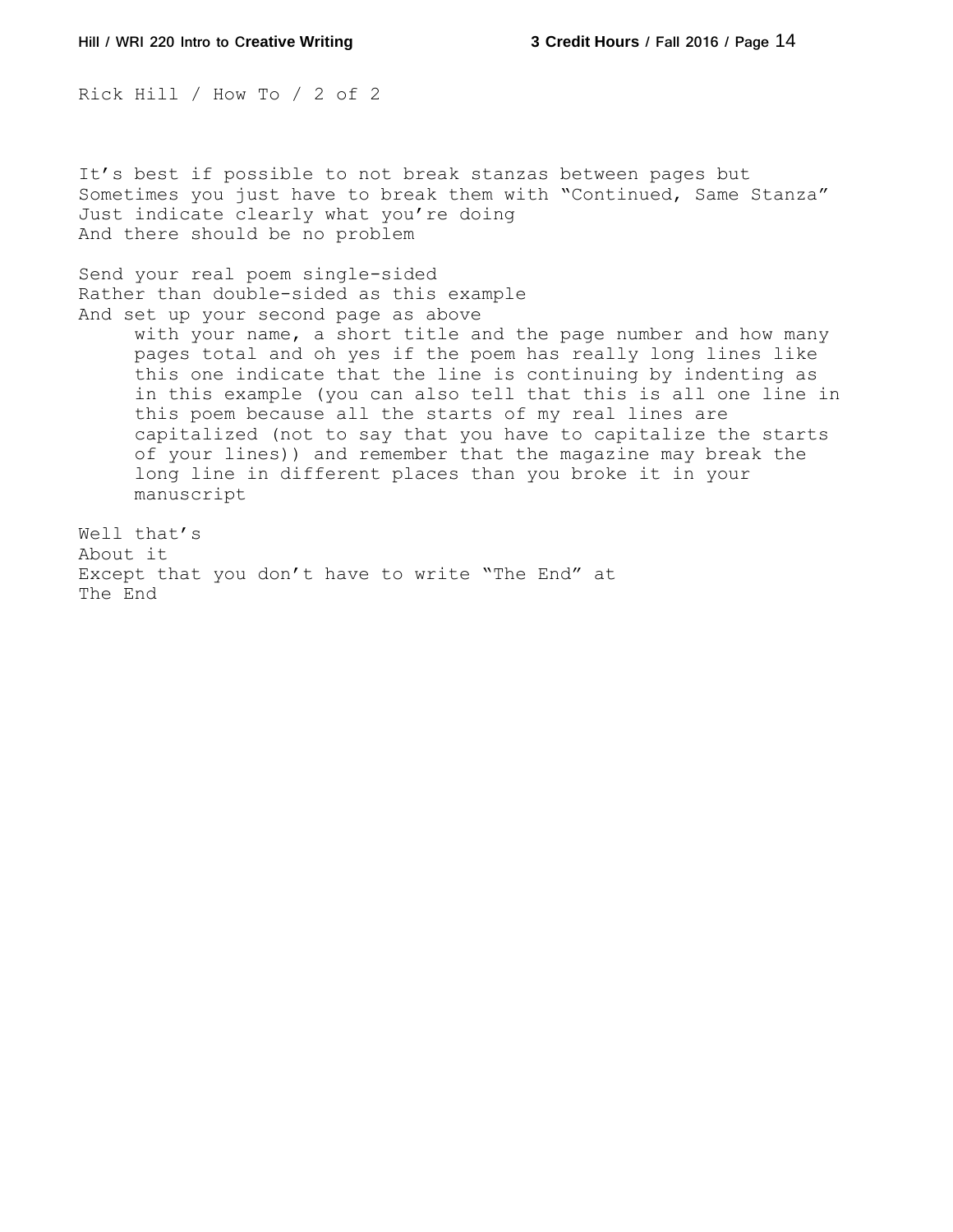Syllabus quiz NAME

I. Circle T for true or F for False. (All questions derived from the professor's actual class experiences)

- 1. **T F** Since this is a creative writing course, attendance is not a big issue. Talent is everything.
- 2. **T F** Outside of class assignments should be typed and on time, but it's okay to turn them all in handwritten if you'd rather handwrite them or if you have computer trouble.
- 3. **T F** Students should not turn in assigned work they think is below their best standard. Better to hold off turning in an assignment until you feel inspired enough to do it well.
- 4. **T F** If a student doesn't have time to do an assignment before class, it's okay to write them during class and turn them in at the end of the class period.
- 5. **T F** If a student becomes confused about what is due, s/he should ask a classmate instead of the professor—he will be irritated and punish you if you need clarification.
- 6. **T F** If a student must ask the professor about some assignment confusion, it is best to hold off asking about it until the assignment is supposed to be turned in.
- 7. **T F** If a student has problems with a computer or printer, the late work policy will of course not apply.
- 8. **T F** For full participation credit, students should bring the textbooks and all supplies to class every day.
- 9. **T F** If a student does the day's work but forgets to bring it to class, the dropped score policy will apply.
- 10. **T F** If a student is shy and doesn't feel much like talking in class, the full class participation credit will be given anyhow as long as the student is a good writer.
- 11. **T F** Since this is a 2016 course for cool modern urbanites, rhyming poems, happy-ending stories, children's stories, and devotional essays are understood to be childish and/or lame and should be avoided.
- 12. **T F** After the missing/substandard reading sheet and missing/substandard assignment drop are used, students should expect the professor to drop more sheets and assignments if they are having writer's block or other good reasons for not getting them in.
- 13. **T F** It is okay to use any language you want in your writing, including all assignments, but work with language that might offend others should not be read aloud in class, and plays with objectionable language should not be staged. Always check questionable items with the professor.

#### **II**. **Please Answer each question in 5 words or fewer. Complete sentences not necessary***.*

1. Where on the syllabus can you find the information on how to contact the professor at work, at home, by e-mail, and by phone?

- 2. What is the e-mail requirement for the course?
- 3. What sort of creative writing experience do you need to do well in this course?
- 4. According to the syllabus, how much time should you budget for reading and writing in order to keep up with the class?
- 5. What should you do if you would like more professor feedback on a piece of writing after you get it back?
- 6. What happens if you don't use the "How to Send" format for your assignments?
- 7. What happens if you forget to put the name/class/date/chapter heading at the top of your reading sheet?